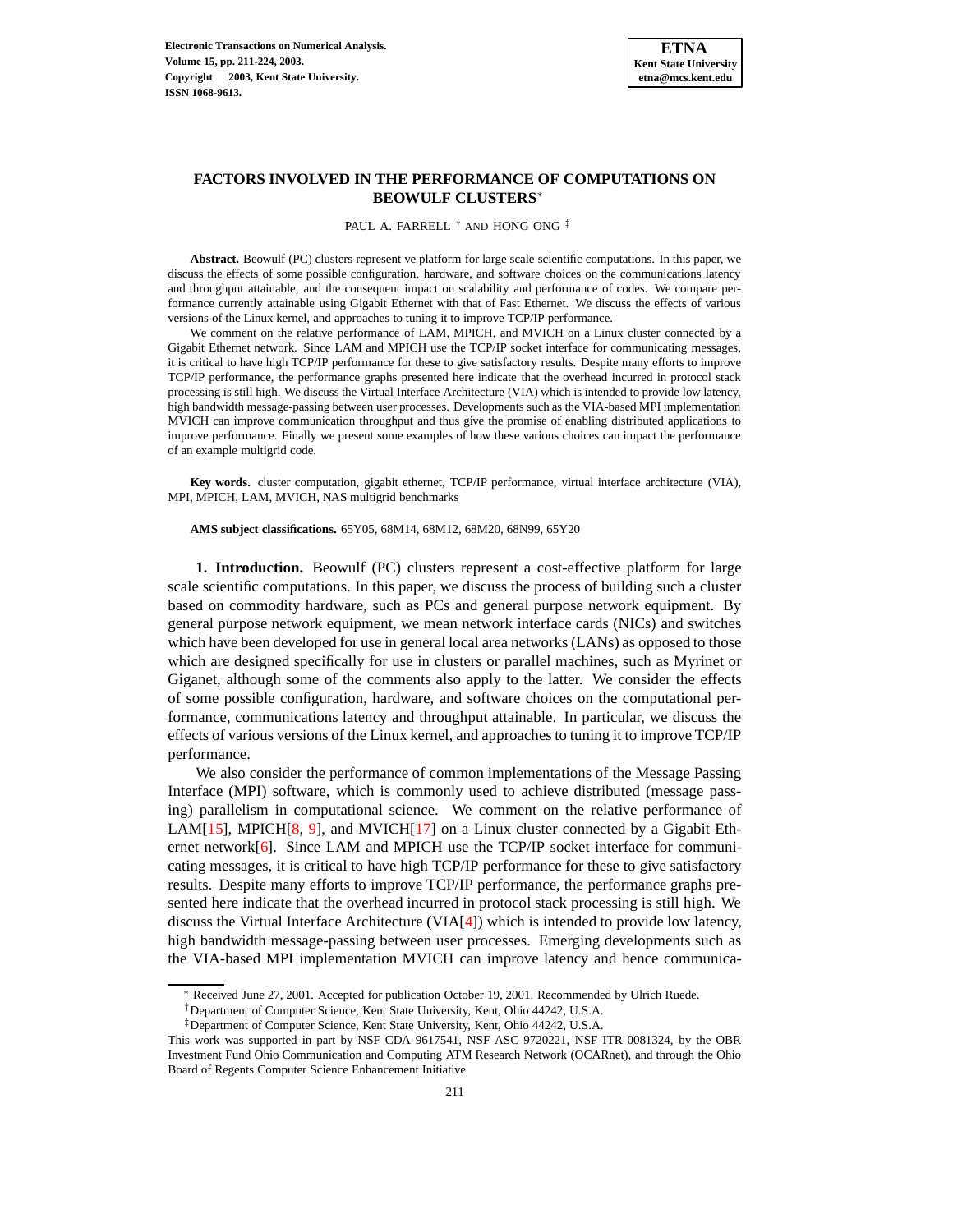

tion throughput and thus give the promise of enabling distributed applications to achieve improved performance. Finally we present some examples of the performance achieved for the  $NAS[1, 2]$  $NAS[1, 2]$  $NAS[1, 2]$  $NAS[1, 2]$  multigrid benchmark code.

**2. Testing Environment.** The testing environment for collecting the performance results were those utilized in evaluating hardware and software for the creation of the Kent State Computer Science Beowulf cluster, called fianna. This consists of dual processor Pentium III PCs running at 450MHz with a 100 MHz bus, and 256MB of PC100 SD-RAM. The cluster operating system was the Red Hat 6.2 Linux distribution with kernel version 2.2.12. Each node has a single 10/100 Mbps Ethernet card based on the DEC Tulip chip set (3c905B) and a SysKonnect SK-NET Gigabit Ethernet card. The latter are connected by a Foundry FastIron II Plus GC Gigabit Ethernet level 2 switch using a mix of enhanced category 5 unshielded twisted pair copper (UTP), and multi-mode fiber. These were some of the first switches and network NICs using category 5 UTP and became available at the end of 1999. The 10/100 Mbps network utilizes two 3Com 3300 10/100 Mbps switches. In addition, the cluster is isolated from other network traffic to ensure the accuracy of the tests.

Three different types of Gigabit Ethernet NICs, the Packet Engine GNIC-II, the Alteon ACEnic, and the SysKonnect SK-NET, all installed in the 33MHz PCI slot, were tested. For the tests involving the Packet Engines GNIC-II and the Alteon ACEnic, and all the tests involving MTU greater than 1500, the PCs were connected back to back using a crossover cable, rather than through the Foundry switch. In the cases of the initial tests, in Sections 3 and 4, details are given about the network device drivers and Linux kernel versions used. The tests, in Sections 5 and 6, used the 2.2.12 version of the Linux kernel, running on Pentium III/450s with 256 MB of PC100 SD-RAM, and the device drivers used were Hamachi v0.07 for GNIC-II, Acenic v0.32 for ACEnic, and Sk98lin v3.01 for SK-NET respectively. In addition, M-VIA v0.01, LAM v6.3, MPICH v1.1.2, and MVICH v0.02 were installed. M-VIA[\[16\]](#page-13-8) is an implementation of VIA for Linux, which initially supported fast Ethernet cards with the DEC Tulip chipset or the Intel i8255x chipset, and the Packet Engines GNIC-I and GNIC-II Gigabit Ethernet cards. The device driver used by M-VIA is a modified version of Donald Becker's Hamachi v0.07. The current version, M-VIA 1.2b1, supports DEC Tulip, Intel Pro/100 and 3Com "Boomerang" fast ethernet cards, and PacketEngines GNIC-I and GNIC-II, SysKonnect SK-98XX and Intel PRO/1000 gigabit ethernet cards. MVICH is a MPICH based MPI implementation, using M-VIA as a network transport layer instead of TCP/IP. M-VIA and MVICH are being developed as part of the NERSC PC Cluster Project. NetPipe-2.3 [\[20\]](#page-13-9) was used to test the TCP/IP, LAM, MPICH and MVICH performance. For M-VIA tests, we used the vnettest.c, a ping-pong-like C program, distributed with the software. Since TCP was originally engineered to provide a general transport protocol, it is not by default optimized for streams of data coming in and out of the system at high transmission rates (e.g 1Gbps). In [\[5\]](#page-13-10), it is shown that communication performance is effected by a number of factors and indicated that one can tune certain network parameters to achieve high TCP/IP performance especially for a high speed network such as a Gigabit Ethernet network. We have taken care to tune the TCP parameters according to RFC 1323 TCP/IP Extension for High Performance [\[19\]](#page-13-11) in order to achieve high speed TCP/IP communication.

**3. CPU Performance.** Although this is not our primary interest in this paper, we wish to indicate that many of the same issues which arise in the case of implementation of computational science codes on sequential or purpose built parallel machines also arise for PC clusters. In particular, it is important to ensure that the computation remains in core and does not use virtual memory, or significant degradation in performance will occur. This was historically the reason for explicit out-of-core implementations for large problems. One reason to use networks of workstations or clusters is to ensure that the code will run in core on each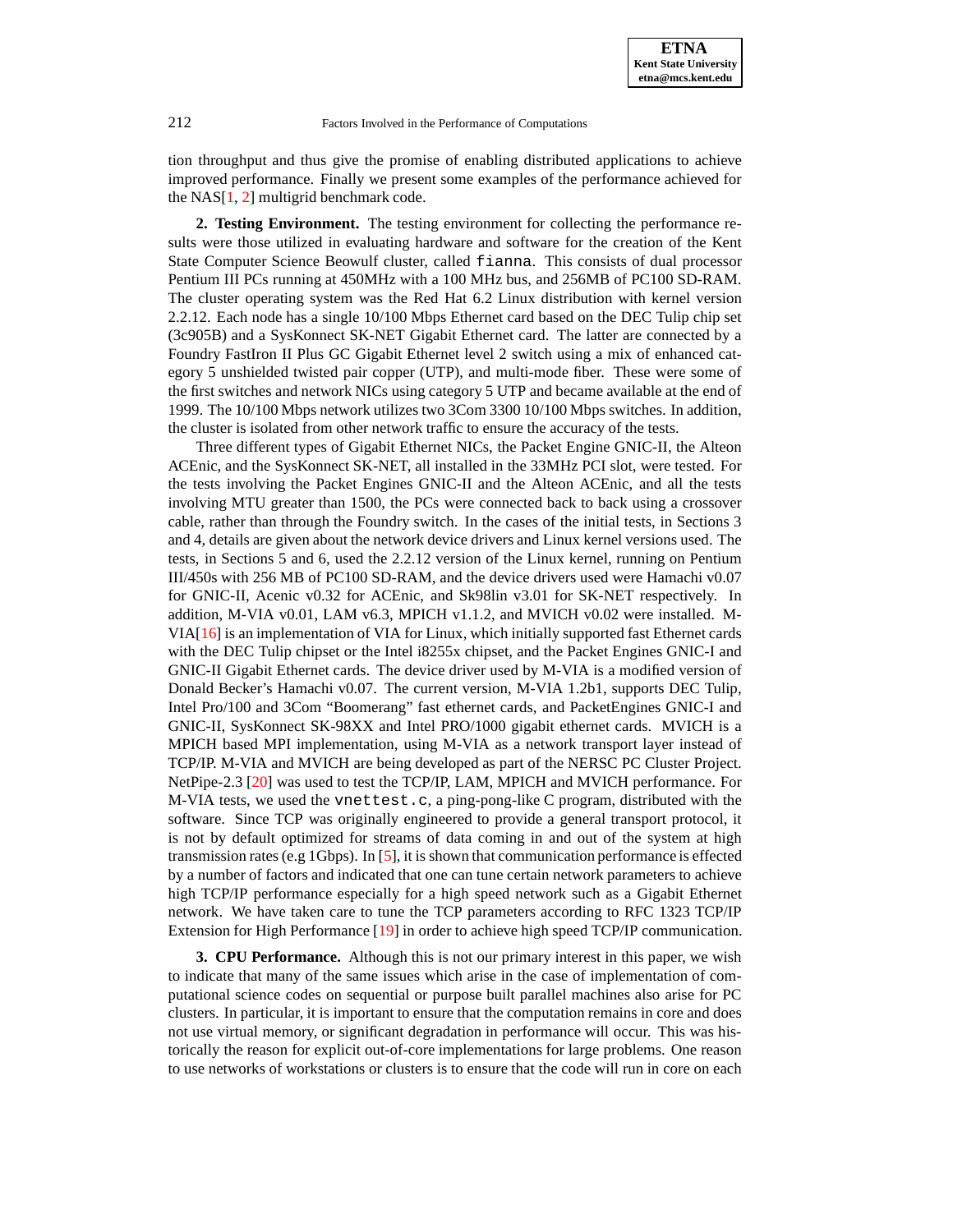**ETNA Kent State University etna@mcs.kent.edu**

Paul A. Farrell and Hong Ong 213



FIG. 3.1. *Hint Benchmarks for Some Processors*

machine. Even in cases where the parallelism of the algorithm is less then ideal this may lead to significant performance improvements over the case where virtual memory is used (see [\[21\]](#page-13-12)). Also well known, particularly in multi-grid circles, is the performance enhancement which occurs if one can optimize the implementation of the algorithm to permit most of the computation to proceed in cache. This added performance has become even more important as the disparity between processor/cache speed and memory speed has grown.

To illustrate some of these issues, the performance realizable by various processors for the synthetic HINT benchmark is shown in Figure [3.1.](#page-10-0) HINT [\[12\]](#page-13-13) or Hierarchical INTegration is a performance benchmarking tool developed at the Scalable Computing Laboratory (SCL) of the Ames Laboratory of the U.S. Department of Energy (DOE). Unlike traditional benchmarks, HINT neither fixes the size of the problem nor the calculation time and instead uses a measure called QUIPS (QUality Improvement Per Second) [\[10\]](#page-13-14). This enables HINT to display the speed for a given machine specification and problem size. This speed typically decreases as the calculation moves from cache access to main memory access and finally to virtual memory disk access. Such changes are easily visible with HINT generated data. Thus various points on the HINT graph correspond to various memory regimes and might be viewed as corresponding to some degree to other more conventional benchmarks such as Dhrystones, Whetstones. Linpack, SPECint, and SPECfp [\[11\]](#page-13-15).

In Figure [3.1,](#page-10-0) it is clear that the initial plateau represents the speed while in primary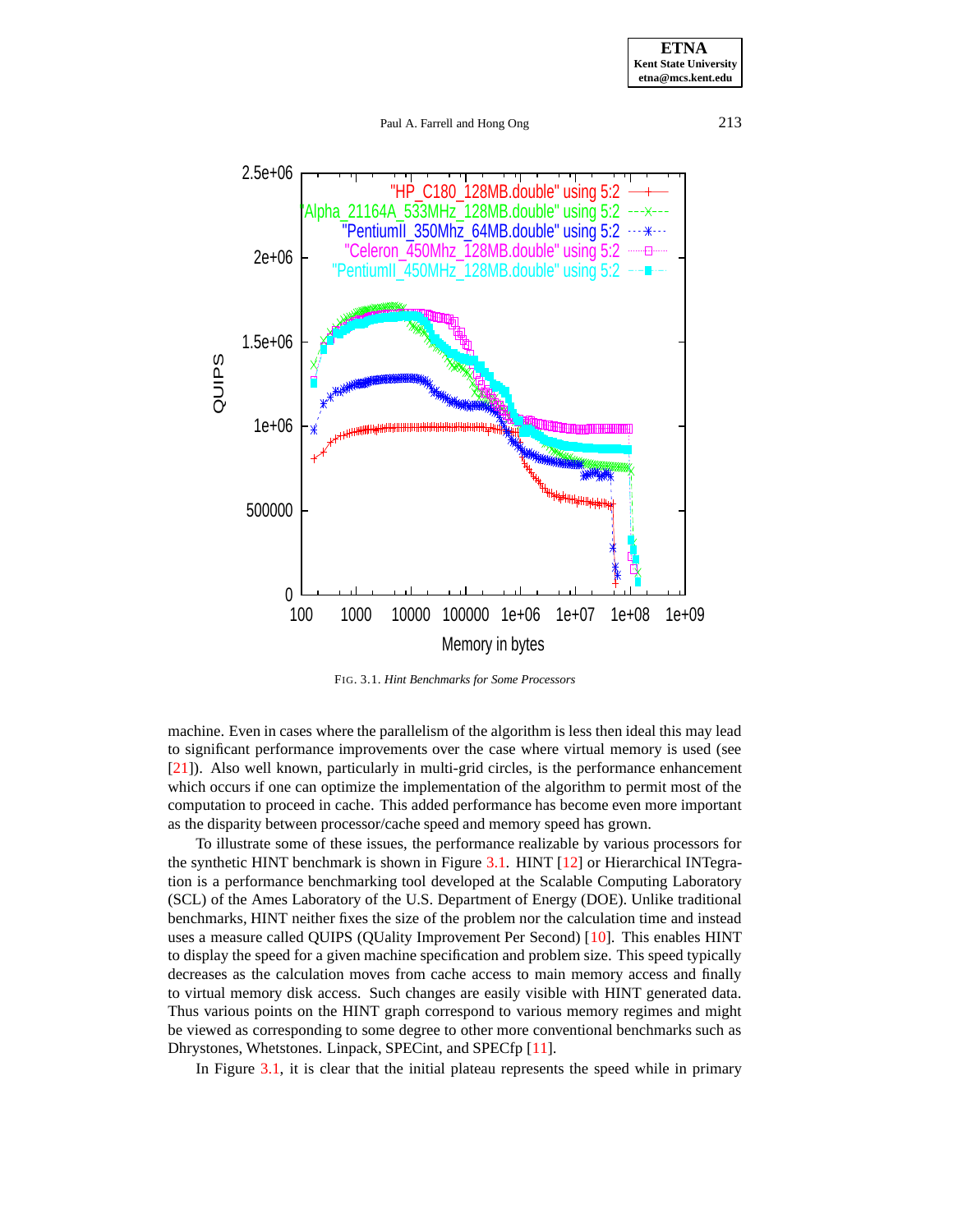cache. In some cases there is an additional plateau corresponding to secondary cache. The remaining relatively flat portion corresponds to the performance of computations using main memory and the final drop off corresponds to using virtual memory and hence accessing disk.

**4. Network Performance.** In this section we address the application level performance attainable by Gigabit Ethernet using the TCP/IP protocol as implemented in the Linux socket call. First we summarize a few of the issues which arose in creating the Gigabit Ethernet standard.

**4.1. Gigabit Ethernet Fundamentals.** Gigabit Ethernet [\[6\]](#page-13-4), also known as the IEEE Standard 802.3z, is the latest Ethernet technology. Like Ethernet, Gigabit Ethernet is a media access control (MAC) and physical-layer (PHY) technology. It offers one gigabit per second (1 Gbps) raw bandwidth which is 10 times faster than fast Ethernet and 100 times the speed of regular Ethernet. In order to achieve 1 Gbps, Gigabit Ethernet uses a modified version of the ANSI X3T11 Fibre Channel standard physical layer (FC-0). To remain backward compatible with existing Ethernet technologies, Gigabit Ethernet uses the same IEEE 802.3 Ethernet frame format, and a compatible full or half duplex carrier sense multiple access/ collision detection (CSMA/CD) scheme scaled to gigabit speeds.Full duplex mode is very efficient since data can be sent and received simultaneously. However, it can only be used for point-to-point connections, such as between ports on two switches, a workstation and a switch port, or between two workstations. Since full-duplex connections cannot be shared, collisions are eliminated. This setup eliminates most of the need for the CSMA/CD access control mechanism because there is no need to determine whether the connection is already being used.

When Gigabit Ethernet operates in full duplex mode, it uses buffers to store incoming and outgoing data frames until the MAC layer has time to pass them higher up the legacy protocol stacks. During heavy traffic transmissions, the buffers may fill up with data faster than the MAC layer can process them. When this occurs, the MAC layer prevents the upper layers from sending until the buffer has room to store more frames; otherwise, frames would be lost due to insufficient buffer space.

In the event that the receive buffers approach their maximum capacity, a high water mark interrupts the MAC control of the receiving node and sends a signal to the sending node instructing it to halt packet transmission for a specified period of time until the buffer can catch up. The sending node stops packet transmission until the time interval is past or until it receives a new packet from the receiving node with a time interval of zero. It then resumes packet transmission. The high water mark ensures that enough buffer capacity remains to give the MAC time to inform the other devices to shut down the flow of data before the buffer capacity overflows. Similarly, there is a low water mark to notify the MAC layer, when there is enough open capacity in the buffer to restart the flow of incoming data.

Gigabit Ethernet now supports a variety of cabling types, including multi-mode and single-mode optical fiber, and enhanced category 5 unshielded twisted-pair (UTP) copper media. For half-duplex operation, Gigabit Ethernet uses the enhanced CSMA/CD access method, and in order to permit reasonable cable runs uses *carrier extension* (see [\[5\]](#page-13-10) for more details).

Building on the success of Gigabit Ethernet as a high-performance network interconnect for local area networks, the next generation 10 Gigabit Ethernet Standard[\[7\]](#page-13-16) is currently under development and expected to be adopted in mid-2002. It will support a data rate of 10 Gbps. Apart from the raw speed improvement, the 10 Gigabit Ethernet is significantly different in some aspects from its predecessors, for example it will only operate in full-duplex mode and only support optical fiber. A detailed discussion of 10 Gigabit Ethernet is outside the scope of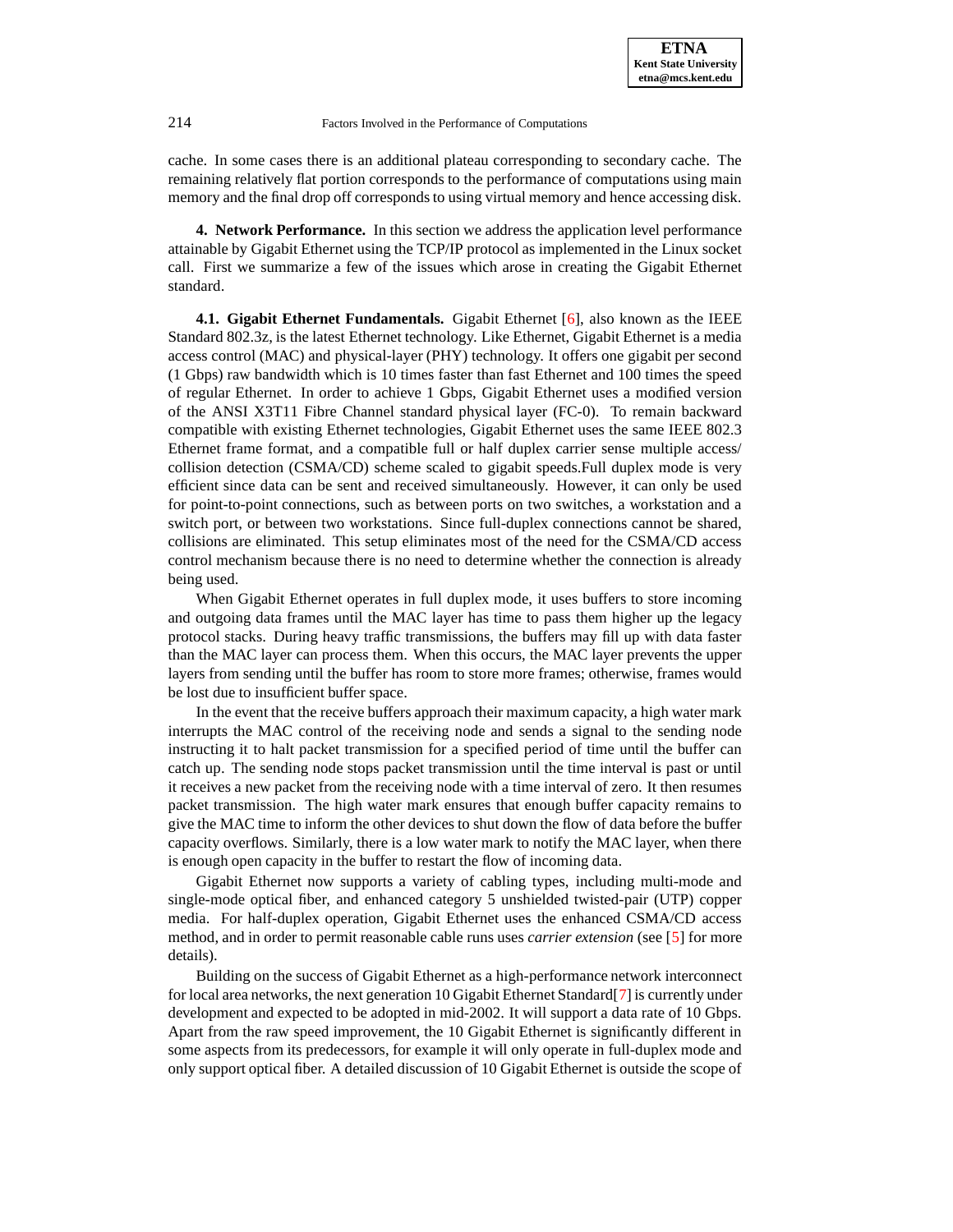

FIG. 4.1. *Kernel Progression: Throughput*

this paper. However, this upcoming technology will most probably meet the ever increasing bandwidth needs of large scale computations, such as those involving computational steering.

**4.2. Linux Kernel Versions and Tuning.** Although the discussions in this section are for specific Gigabit Ethernet NICs, CPU speeds, and Linux kernel versions, regardless of the specific hardware involved or the speed of the processors or network interconnects, the following discussion on network parameter tuning and driver issues are still relevant for obtaining optimum performance from Beowulf clusters.

The graphs in Figure [4.1](#page-10-0) show the performance for the Packet Engine GNIC-II Gigabit Ethernet adaptor for different versions of Linux kernel, on a Pentium II/350 with 128MB of PC100 SD-RAM memory. In these tests, we used the Hamachi v0.07 driver and the socket size is set to 64KB. This is because the maximum socket size in kernel 2.0.35 is only 64KB and the Hamachi v0.07 was the only driver available at that time. We modified the Hamachi v0.07's descriptor length to 32 for the send list and 64 for the receive list instead the default size of 16 and 32.

In kernel 2.0.35, the maximum attainable throughput was approximately 226Mbps for message size of 191KB. However, from the figure, we also see that there is a 80% drop in performance for transfer block size ranges from 32KB to 64KB. This is due to the maximum default TCP socket buffer size of 32KB. We see that this problem is eliminated when the maximum default TCP socket buffer size is increased to 64KB in Linux kernel 2.1.x. Using kernel 2.1.x and kernel 2.2.1, the curves are free of severe drops out. The maximum attainable throughput for these graphs is approximately 310Mbps-322Mbps for transfer block size of greater than 1MB.

The sudden drop in performance (roughly 20-30Mbps) at 3KB is consistent across kernel 2.0.x, kernel 2.1.x, and kernel 2.2.1. This performance anomaly is related to the size of the Maximum Transmission Unit (MTU). This is the maximum size of a physical frame that can be sent. For an Ethernet standard compliant network the maximum this can be set to is 1500 bytes. As we will see later, this performance drop will be shifted to the right as we increase the MTU size beyond this limit.

In Figure [4.2,](#page-10-1) we see that faster processors can attain marginally higher throughput for large transfer block sizes (greater than 1MB). The maximum attainable throughput is approximately 348Mbps for Celeron and Pentium II 450MHz processors and 320Mbps for the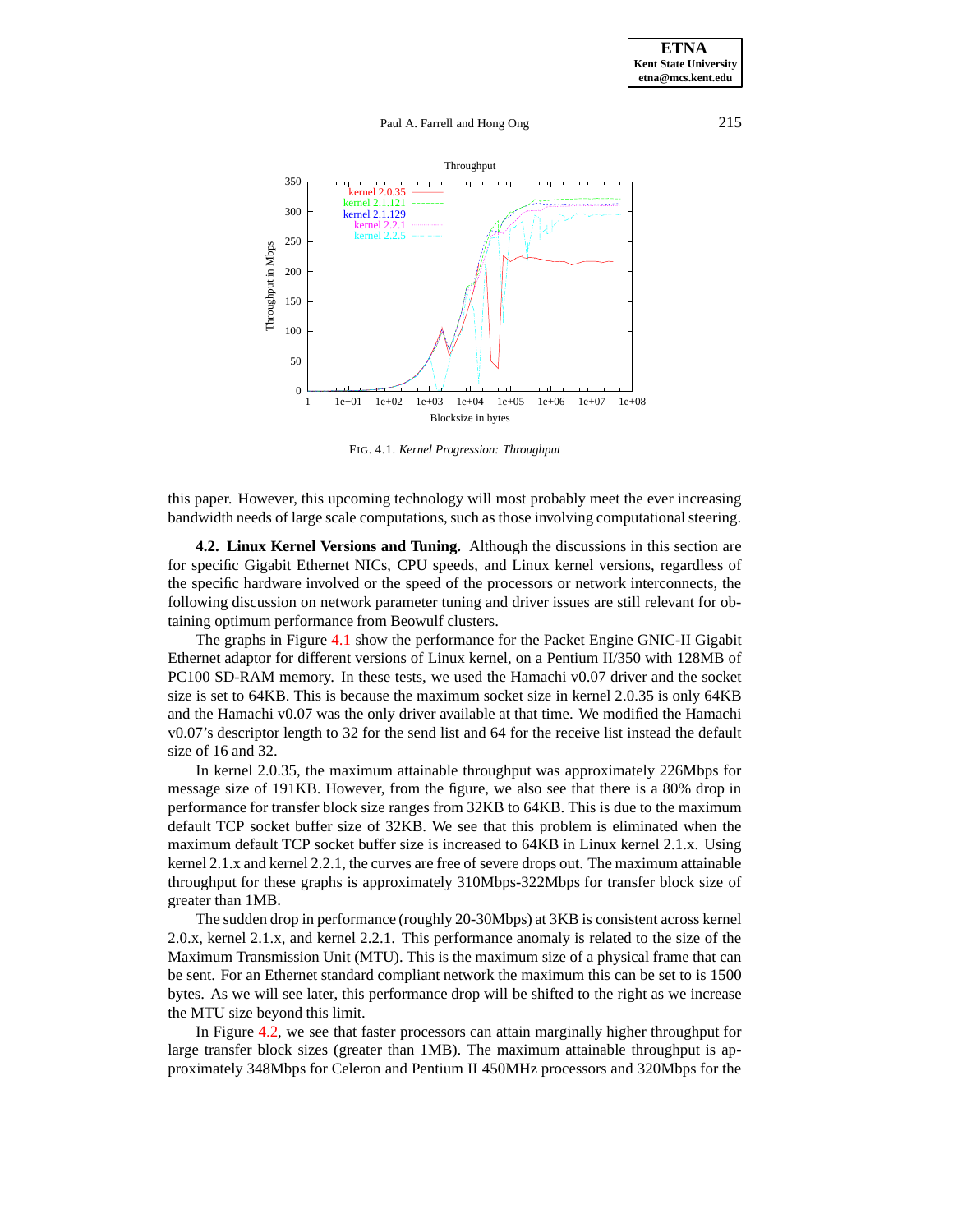216 Factors Involved in the Performance of Computations



FIG. 4.2. *Processors Comparison: Throughput*

Pentium II 350MHz processor. This is largely due to the fact that faster processors can process the protocol stacks faster than the slower processors. However note that an increase in processor speed of 29% resulted in only a 9% increase in throughput. This suggests that the primary bottleneck lies elsewhere.

**4.3. Socket Buffer Size and MTU Comparison.** In thissection, we present the throughput graphs and latency results for Gigabit Ethernet using different sizes of MTU and different socket buffer sizes. The socket buffer size, which can be set by root in Linux, determines the size of the sliding window in TCP and thus the number of packets which can be sent without an acknowledgment (ACK) being received from the receiver. Setting the socket buffer larger



FIG. 4.3. *ACEnic Pentium: Throughput, socket=64KB*

means that additional memory is used for buffering in the socket software implementation of TCP. It is well understood that MTU can be a limiting factor in throughput. Therefore there has been some discussion by vendors about modifying the Ethernet standard to permit MTUs larger than 1500. These are sometimes called Jumbo frames. The first vendor to provide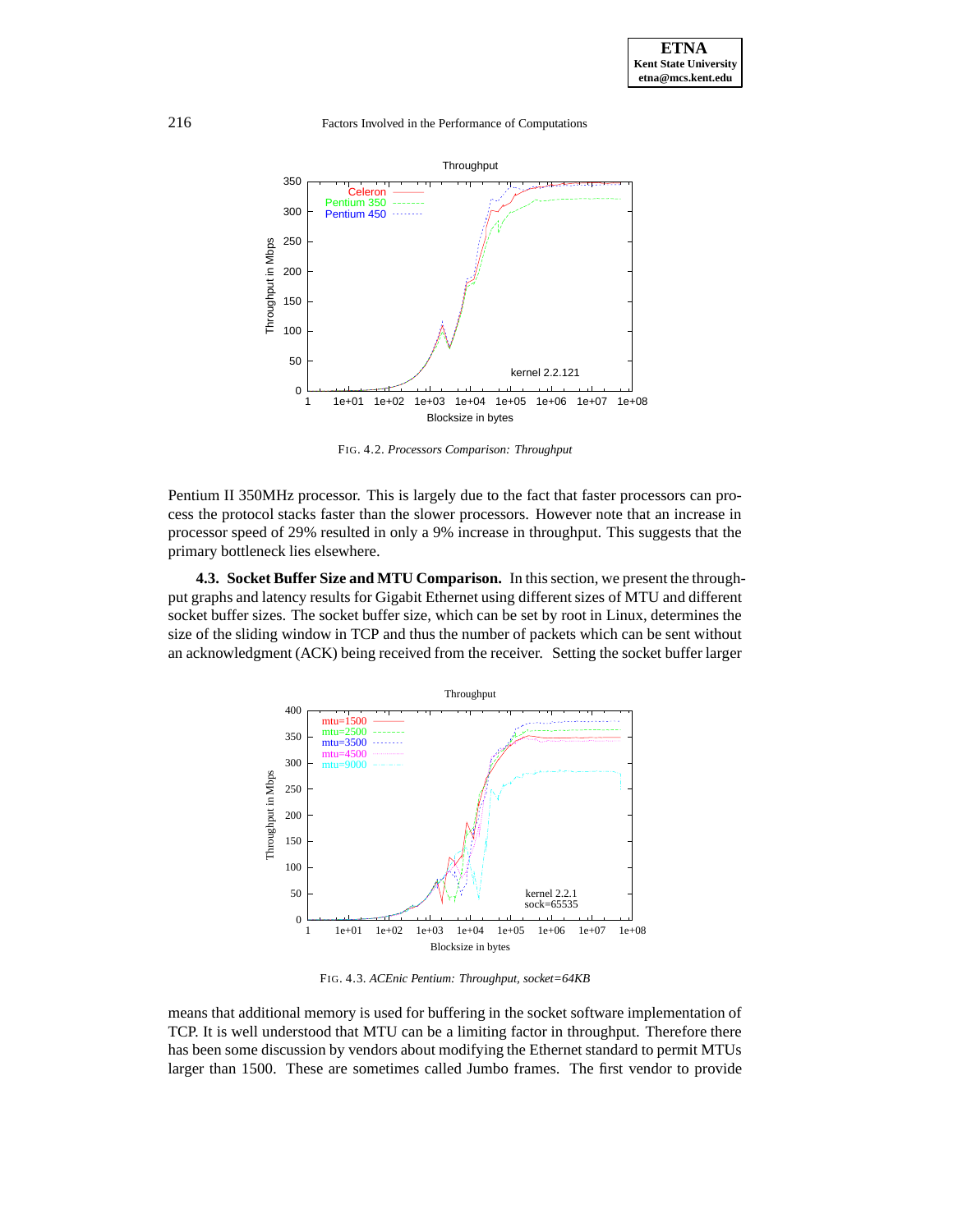

<span id="page-6-0"></span>FIG. 4.4. *ACEnic Pentium: Throughput, socket=128KB*

these as a non-standard feature was Alteon in their ACEnic gigabit NIC and switches. These permitted setting the MTU to 9000 bytes. Note that to use MTU greater than 1500 both the NIC and switch must handle the larger MTU.

Figure [4.3](#page-11-0) and Figure [4.4](#page-6-0) show the throughput, between Pentium II/350s with 128MB of PC100 SD-RAM memory, using socket buffer sizes of 64KB and 128KB, respectively. There are a number of interesting observations from these figures. For socket buffer size of 64KB, increasing the MTU to 2500 and 3500 bytes results in increases in maximum throughput attainable. However continuing to increase the MTU to 4500 or 9000 bytes results in decreases in throughput. Thus of the MTU's tried 3500 bytes is the optimum for this socket buffer setting, and the corresponding maximum achievable throughput is approximately 380 Mbps. By contrast for 128KB socket buffer size the maximum achievable throughput continues to increase until it attains a 470Mbps at MTU of 9000 bytes. Note also that for any fixed MTU, using socket buffer size of 128KB increases the maximum achievable throughput but the effect is more noticeable for larger MTUs.

The second observation is the effect of MTU on the anomaly mentioned earlier. We observed that the drop at 3KB for 1500 bytes MTU starts to shift as we increase the MTU size regardless of socket buffer size. We believe that this is the effect of packet bursting.

The third observation is the performance drop for block size greater than 64MB. This is not a surprise at all, since our machines are only equipped with 64MB of memory, larger messages involve virtual memory. This just confirms the well known fact that using virtual memory leads to severe performance degradation.

| <b>MTU</b> |             | Alteon       | SysKonnect  |              |  |  |  |
|------------|-------------|--------------|-------------|--------------|--|--|--|
| bytes      | $sock=64KB$ | $sock=128KB$ | $sock=64KB$ | $sock=128KB$ |  |  |  |
| 1500       | 353         | 356          | 326         | 331          |  |  |  |
| 4500       | 314         | 453          | 506         | 510          |  |  |  |
| 8500       | 240         | 446          | 496         | 561          |  |  |  |
| 9000       | 248         | 424          | 512         | 613          |  |  |  |
| TABLE 4.1  |             |              |             |              |  |  |  |

*TCP/IP Performance with Large Socket Buffer and MTU*

Figure [4.5](#page-7-0) shows the TCP/IP throughput and Table [4.1](#page-12-0) gives the peak throughput, between Pentium III/450s with 256MB of PC100 SD-RAM, for various Gigabit Ethernet NICs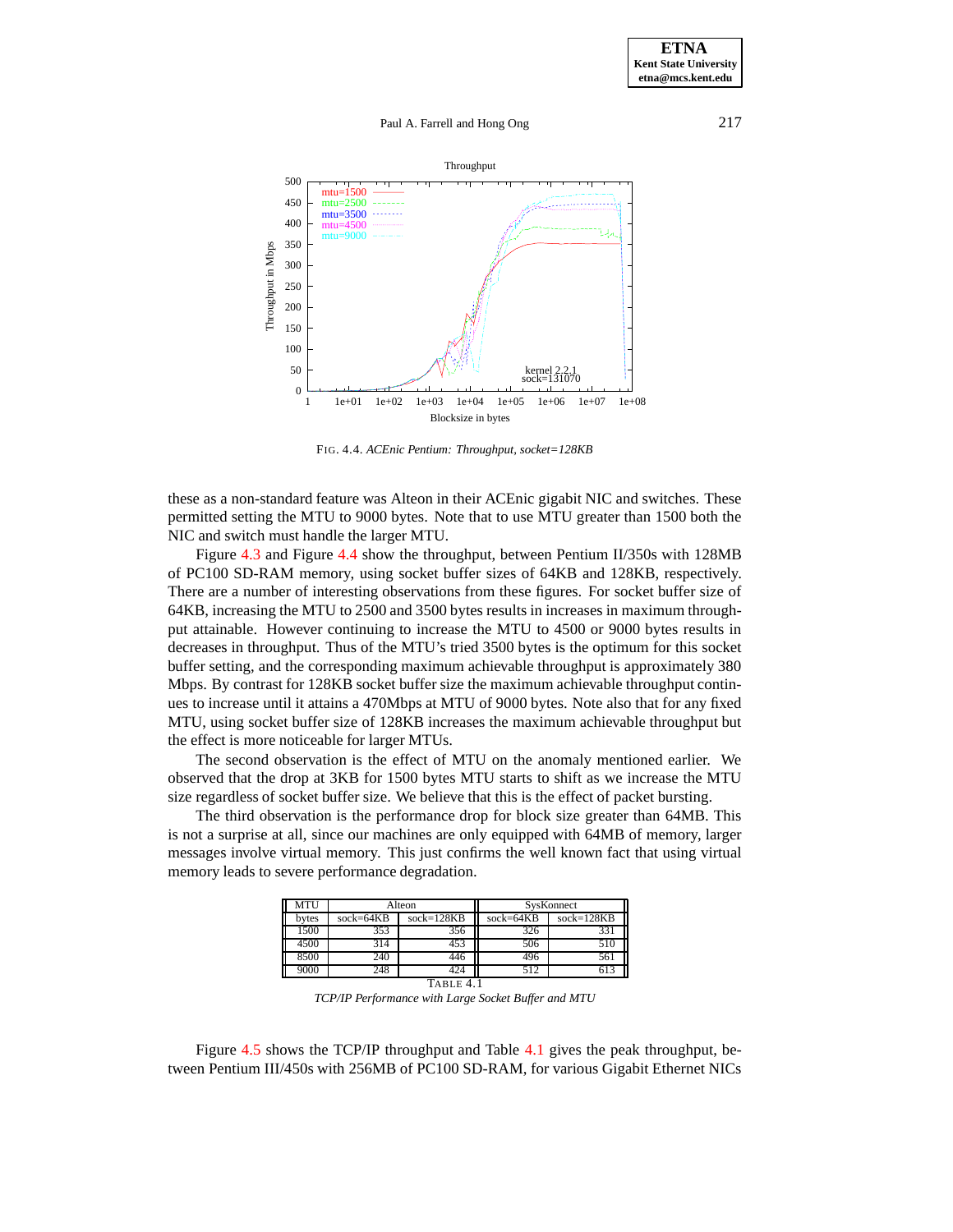

<span id="page-7-0"></span>FIG. 4.5. *GNIC-II, Alteon, & SysKonnect: TCP Throughput and Latency*

on a later Linux kernel 2.2.12. In the figure, we present the TCP/IP performance with MTU of 1500 bytes for all Gigabit Ethernet NICs and the MTU for ACEnic (MTU=6500) and SK-NET (MTU=9000) that achieves the highest peak throughput. One obvious observation from the figure is there are many severe dropouts in ACEnic TCP/IP performance. The reason for these dropouts is due to the default tuning of the ACEnic device driver. These parameters were set to optimize disk throughput speeds at the expense of latency. This results from the practice of deferring transmission of small packets, thus increasing the latency dramatically and decreasing the overall throughput of messages which involve a final small packet. This could be changed by changing parameters of the driver before compilation. However the original results are included to emphasize the importance of testing the performance of a new driver version and tuning parameters appropriately for one's application.

For MTU of 1500, the maximum attainable throughput is approximately 371 Mbps, 356 Mbps, and 331 Mbps for GNIC-II, ACEnic, and SK-NET respectively. And, the latency is approximately 137  $\mu$ secs, 100  $\mu$ secs, and 45  $\mu$ secs for GNIC-II, ACEnic, and SK-NET respectively. Because of its lower latency, SK-NET is able to perform much better than the GNIC-II for message sizes up to 49KB and than the ACEnic for message sizes up to 128KB. For example, for message size of 16KB, SK-NET throughput is approximately 32% more than the GNIC-II and 30% more than the ACEnic. This emphasizesthat latency is the primary factor in determining the performance for small messages. Table [4.1](#page-12-0) shows the latency and throughput for various sizes of MTU and socket buffer sizes for kernel 2.2.12.

#### **5. Virtual Interface Architecture.**

**5.1. VIA Fundamentals.** As we have seen in the previous sections, latency is the most significant factor in the overall throughput attainable for most message sizes. The VIA [\[4,](#page-13-5) [13,](#page-13-17) [14\]](#page-13-18) interface model was developed to reduce the overhead caused by moving messages through different layers of the Internet protocol suite of TCP/UDP/IP in the operating system. In the past, this overhead did not significantly contribute to poor network performance, since the latency equation was primarily dominated by the underlying network links. However, recent improvements in network technology and processor speeds has made the overhead of the Internet protocol stacks a more significant factor in overall latency. In this section, we present a brief description of VIA and some performance results. A more detailed description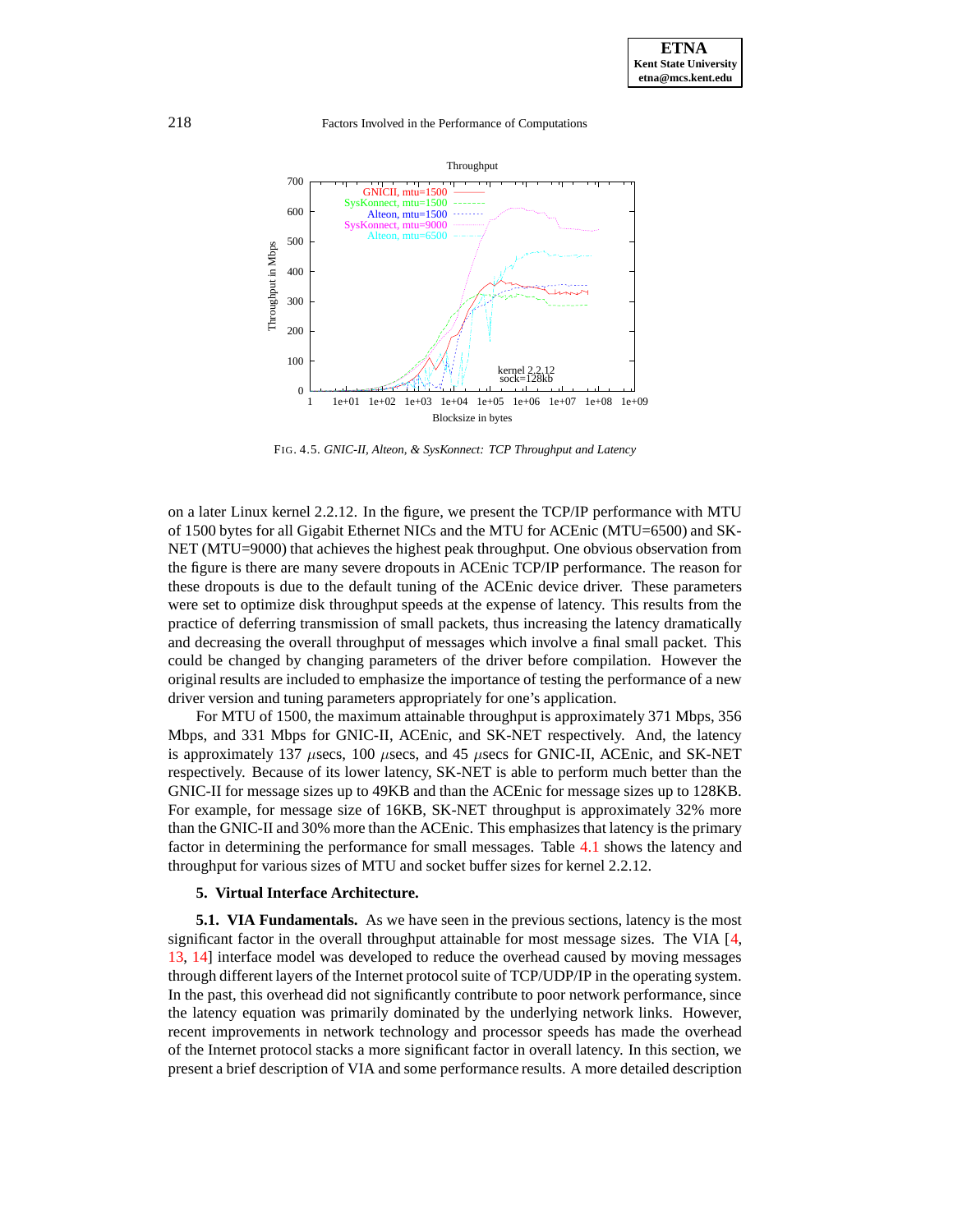and results will appear in [\[3\]](#page-13-19).

The VIA specification defines mechanisms to avoid this communication bottleneck by eliminating the intermediate copies of data. This effectively reduces latency and lowers the impact on bandwidth. It also avoids context switch overhead since the mechanisms do not need to switch to the protocol stacks or to another process. The VIA specification only requires control and setup to go through the OS kernel. Users (also known as VI Consumers) can transfer their data to/from network interfaces directly without operating system intervention via a pair of send and receive work queues. Note that implementation of VIA only requires additional software, primarily network device drivers, rather than the modifications to hardware, firmware, and standards required to change the Ethernet MTU.

VIA is based on a standard software interface and a hardware interface model. The separation of hardware interface and software interface makes VI highly portable between computing platforms and network interface cards (NICs). The software interface is composed of the VI Provider library (VIPL) and the VI kernel agent. The hardware interface is the VI NIC which is media dependent. By providing a standard software interface to the network, VIA can achieve the network performance needed by communication intensive applications. VIA supports send/receive and remote direct memory access (RDMA) read/write types of data movements. These operations describe the gather/scatter memory locations to the connected VI. To initiate these operations, a registered descriptor should be placed on the VI work queue. The VI kernel agent provides synchronization by providing the scheduling semantics for blocking calls. As a privileged entity, it controls hardware interrupts from the VI architecture on a global, and per VI basis. The VI kernel agent also supports buffer registration and de-registration. The registration of buffers allows the enforcement of protection across process boundaries via page ownership. Privileged kernel processing is required to perform virtual-to-physical address translation and to wire the associated pages into memory.

Currently, there is significant focus on the emerging InfiniBand architecture[\[22\]](#page-13-20). InfiniBand is a switched-fabric I/O technology that ties together servers, network devices and storage devices. In general, InfiniBand incorporates much of the VIA technology and behavior, merged with Next Generation I/O (NGIO, led by Intel) and Future I/O (led by Compaq) standards[\[23\]](#page-13-21). Although it has also introduced many new concepts, its main design is still largely based on the VIA primitives.



FIG. 5.1. *GNIC-II: M-VIA Throughput*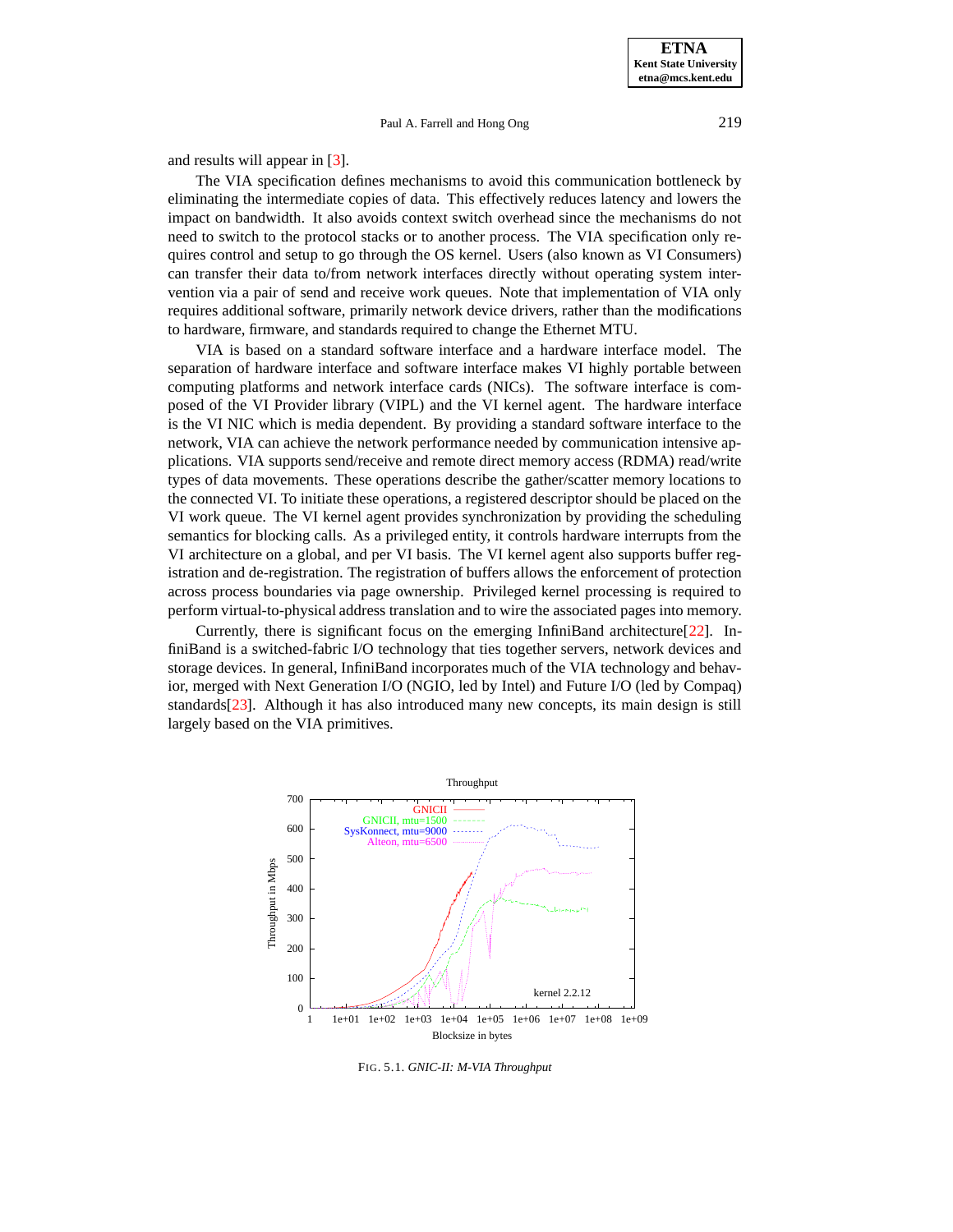**5.2. VIA Performance.** Figure [5.1](#page-10-0) shows the throughput and latency, between Pentium III/450s with 256MB of PC100 SD-RAM running the 2.2.12 version of the Linux kernel, of M-VIA on the GNIC-II compared with the best attainable performance for each card using TCP. The maximum attainable throughput for M-VIA remains yet to be determined. This is due to the fact that vnettest.c stops when the message size reaches 32KB which is the maximum data buffer size supported by the M-VIA implementation. For message sizes around 30KB, the throughput reaches approximately 448Mbps with latency of only 16  $\mu$  secs. Thus, the throughput is approximately 53%, 74% and 4% more than GNIC-II, ACEnic, and SK-NET respectively.

**6. MPI Version Performance.** In this section, we present and compare the performance of LAM, MPICH, and MVICH on a Gigabit Ethernet network connecting Pentium III/450s each with 256MB of PC100 SD-RAM. A more detailed comparison of performance is contained in [\[18\]](#page-13-22). MPICH is a reference implementation of MPI from Argonne National Laboratories. LAM was originally developed at the Ohio Supercomputer Center (OSC) and is now being developed and maintained at Notre Dame University. It was intended as an implementation optimized for use on a network of workstations in terms of ease of use and performance. Before moving on to discuss the performance results of LAM and MPICH, it is useful to first briefly describe the data exchange protocol used in these two MPI implementations. The choices taken in implementing the protocol can influence the performance as we will see later in the performance graphs.

Generally, LAM and MPICH use a short/long message protocol for communication. However, the implementation is quite different. In LAM, a short message consisting of a header and the message data is sent to the destination node in one message. A long message is segmented into packets with first packet consisting of a header and possibly some message data sent to the destination node. Then, the sending node waits for an acknowledgment from the receiver node before sending the rest of the data. The receiving node sends the acknowledgment when a matching receive is posted. MPICH (P4 ADI) implements three protocols for data exchange. For short messages, it uses the eager protocol to send message data to the destination node immediately with the possibility of buffering data at the receiving node when the receiving node is not expecting the data. For long messages, two protocols are implemented - the rendezvous protocol and the get protocol. In the rendezvous protocol, data is sent to the destination only when the receiving node requests the data. In the get protocol, data is read directly by the receiver. This choice requires a method to directly transfer data from one process's memory to another such as exists on parallel machines.

The LAM tests are conducted using the LAM client to client (C2C) protocol which bypasses the LAM daemon. In LAM and MPICH, the maximum length of a short message can be configured at compile time by setting the appropriate constant. We configured the LAM short/long messages switch-over point to 128KB instead of the default 64KB. For MPICH, we used all the default settings. Figure [6.1](#page-10-0) and Figure [6.2](#page-10-1) show LAM and MPICH throughput graphs respectively.



*LAM and MICH Performance for MTU of 1500*

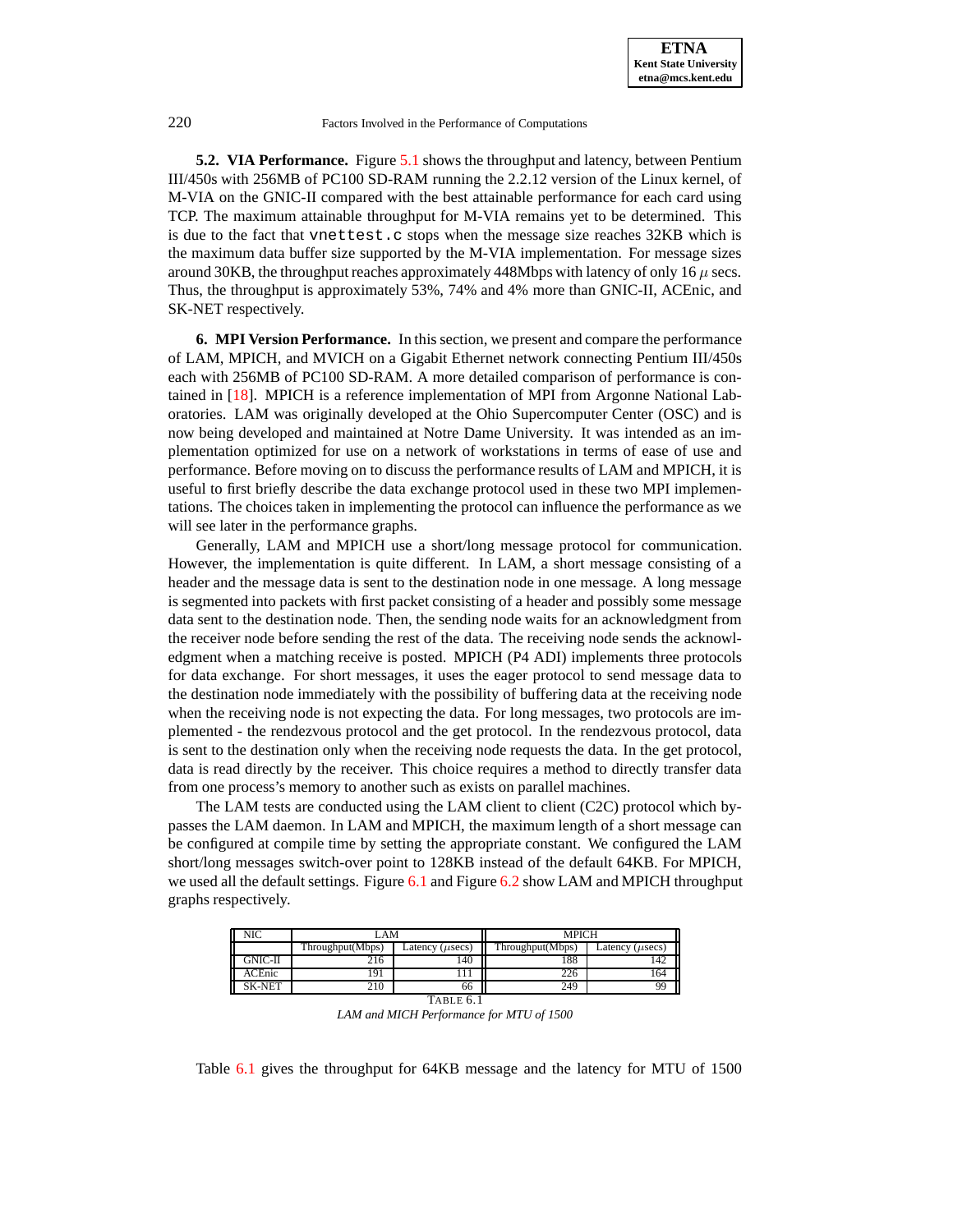

FIG. 6.1. *GNIC-II, Alteon, & SysKonnect: LAM Throughput*

<span id="page-10-0"></span>

<span id="page-10-1"></span>FIG. 6.2. *GNIC-II, Alteon & SysKonnect: MPICH Throughput*

bytes. Note that the amount of performance degradation in LAM and MPICH as compared to the TCP/IP performance is considerable. For LAM, the performance drops approximately 42%, 46% and 41% for GNIC-II, ACEnic, and SK-NET respectively. And, the performance drop for MPICH is approximately 49%, 37%, and 25% for GNIC-II, ACEnic, and SK-NET respectively. Changing MTU to a larger size improves LAM performance somewhat. For LAM, the maximum attainable throughput is increased by approximately 42% for SK-NET with MTU of 9000, and by approximately 14% for the ACEnic with MTU of 6500 respectively. However, changing MTU to a larger size decreases MPICH performance. For MPICH, the maximum attainable throughput drops by approximately 7% for an SK-NET with MTU of 9000, and by approximately 52% for an ACEnic with MTU of 6500. In all cases, increasing the size of the MTU also increases the latency slightly except in the case of the test on MPICH with MTU of 6500 using the ACEnic. Again, we see that the severe dropouts in performance that we saw for TCP for the ACEnic also appear in these results.

A few remarks can be made on the causes of these effects. As noted for Table [4.1,](#page-12-0) TCP/IP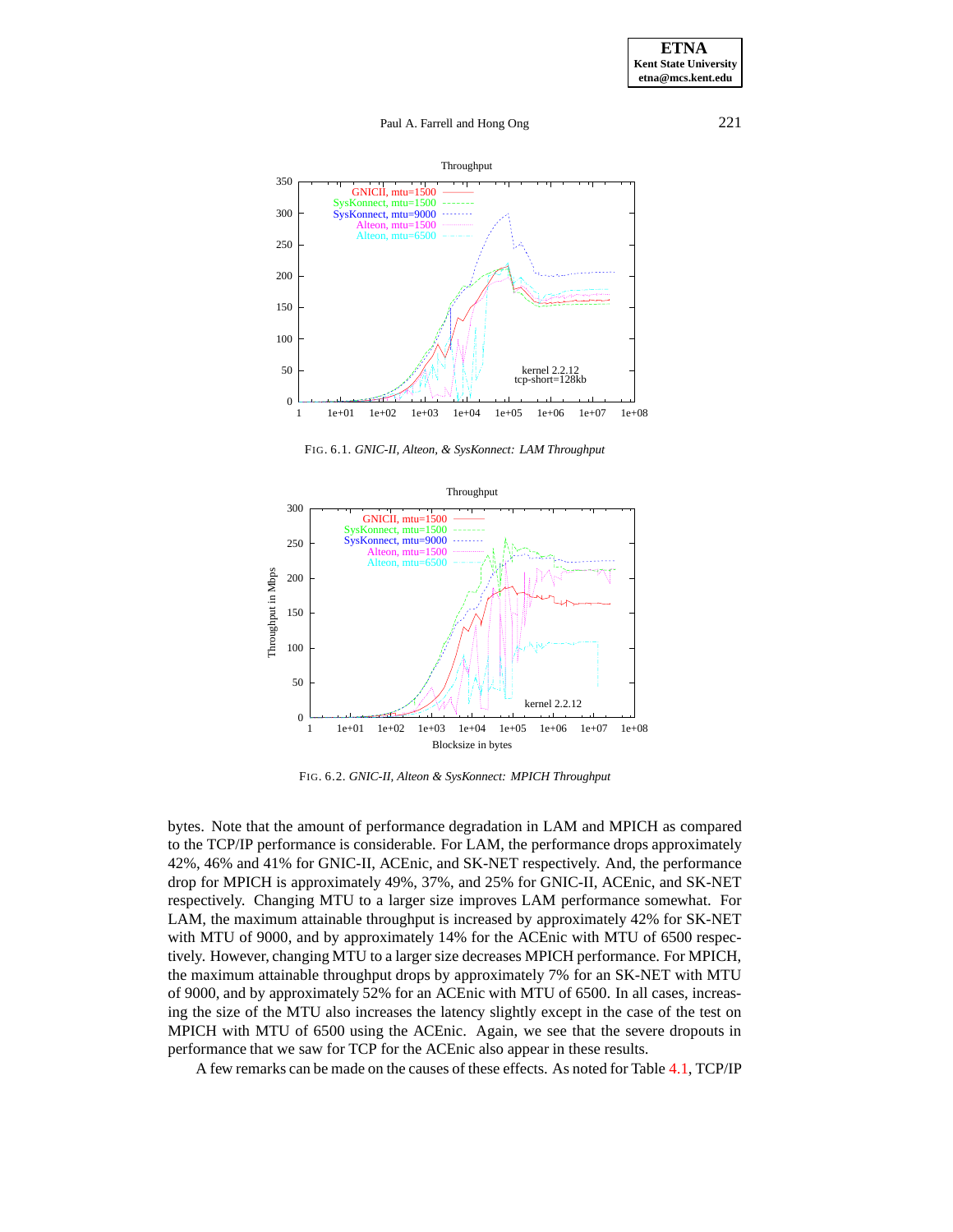

performs better on a Gigabit Ethernet network for larger socket buffer size. During initialization, LAM sets send and receive socket buffers, SOCK SNDBUF and SOCK RCVBUF, to a size equal to the switch-over point plus the size of the C2C envelope data structure. This explains why, when we made the MTU greater than 1500 bytes, LAM performance improved. However, MPICH initializes SOCK SNDBUF and SOCK RCVBUF size equal to 4096 bytes. Hence, a larger MTU does not help to improve MPICH performance much. In both LAM and MPICH, a drop in performance, more noticeably for LAM at 128KB, is caused by the switch from the short to long message protocol described above. In particular, we specified that messages of 128KB or longer be treated as long messages in LAM. For MPICH, the default switch-over point to long message handling is 128000 bytes.



<span id="page-11-0"></span>FIG. 6.3. *GNIC-II: MVICH Throughput*

Further investigation of the effects of tuning the MPICH implementation is warranted. In addition, ANL is currently in the process of modifying MPICH to provide a device independent layer which will permit easy addition of device driver modules for various networks. This may also lead to further improvements in performance.

From the figures, it is evident that an MPI implementation layered on top of a TCP/IP protocol depends highly on the underlying TCP/IP performance. Thus we might expect that an MPI implementation, that uses VIA as a transport protocol, could achieve lower latency and higher throughput than one using TCP/IP. Figure [6.3](#page-11-0) compares MPICH and MVICH performance, and shows that MVICH attains a maximum throughput of 280Mbps with latency of only 26 µsecs for message sizes as low as 32KB. Messages greater than 32KB are segmented by MVICH but in the early version tested here we were unable to run messages greater than 32KB. From the figure, it is evident that, as hoped, MVICH performance is much superior to that of LAM or MPICH using TCP/UDP as communication transport.

**7. NAS Benchmarks.** In this section, we consider the performance of a sample application on the Beowulf cluster at Kent State. In particular, we compare the performance attainable using Fast and Gigabit Ethernet using LAM and MPICH. We also compare the performance of MPICH, which is implemented over TCP, with that of the beta implementation of MVICH, which is implemented over M-VIA. The tests were performed on fianna, the Kent State Computer Science Beowulf cluster described in Section 2.

The sample application in question is the NAS simple three dimensional multigrid benchmark  $[1, 2]$  $[1, 2]$  $[1, 2]$ . Results are given for the two main classes Class A and Class B, which involve 4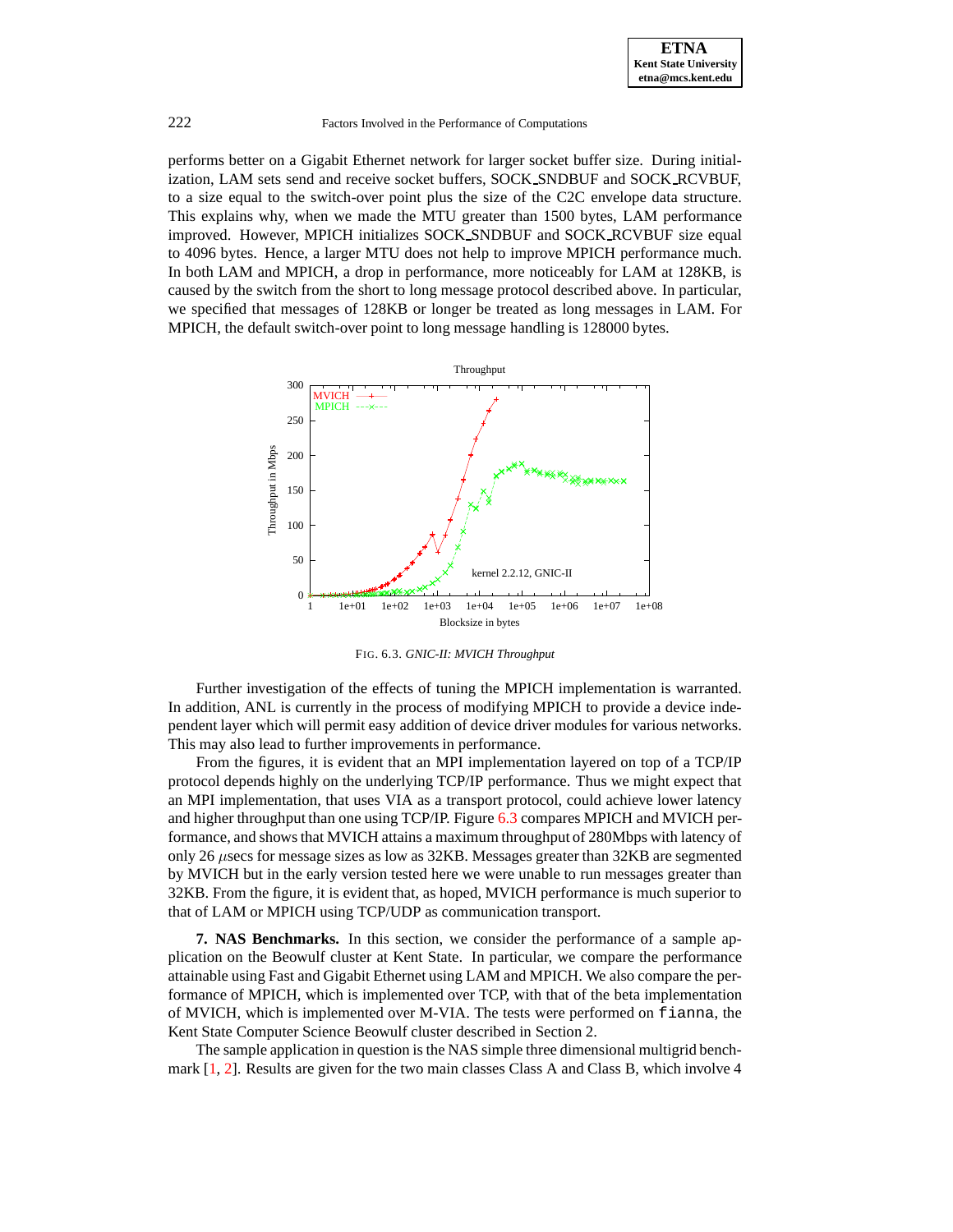**ETNA Kent State University etna@mcs.kent.edu**

## Paul A. Farrell and Hong Ong 223

and 20 iterations respectively of a V-cycle multigrid algorithm used to obtain an approximate solution u to the discrete Poisson problem  $\nabla^2 u = v$  on a  $256 \times 256 \times 256$  grid with periodic boundary conditions. Results are also given for the smaller workstation class benchmark, called Class W, which consists of 40 V-cycle iterations on a  $64 \times 64 \times 64$  grid.

|           | Class W |           |        | Class A | Class B |         |  |  |  |
|-----------|---------|-----------|--------|---------|---------|---------|--|--|--|
| procs     | FE      | <b>GE</b> | FE     | GЕ      | FE      | GE      |  |  |  |
|           | 47.64   | 46.07     |        |         |         |         |  |  |  |
| 2         | 75.30   | 83.33     | 77.99  | 81.76   | 83.87   | 87.57   |  |  |  |
| 4         | 106.71  | 124.83    | 134.99 | 147.02  | 144.39  | 157.81  |  |  |  |
| 8         | 166.59  | 212.86    | 295.99 | 321.24  | 317.94  | 348.01  |  |  |  |
| 16        | 240.44  | 294.28    | 539.97 | 589.31  | 577.80  | 636.91  |  |  |  |
| 32        | 263.41  | 346.56    | 830.15 | 1087.03 | 894.57  | 1125.53 |  |  |  |
| Table 7.1 |         |           |        |         |         |         |  |  |  |

|  | Total Mflops using LAM |  |
|--|------------------------|--|
|  |                        |  |

<span id="page-12-0"></span>

|           | Class W |        |              | Class A |        |              | Class B |        |              |
|-----------|---------|--------|--------------|---------|--------|--------------|---------|--------|--------------|
| procs     | FE      | GE     | GE           | FE      | GЕ     | GЕ           | FE      | GE     | GE           |
|           |         |        | <b>MVICH</b> |         |        | <b>MVICH</b> |         |        | <b>MVICH</b> |
|           | 47.01   | 47.10  | 46.87        |         |        |              |         |        |              |
|           | 72.70   | 79.32  | 86.31        | 76.61   | 80.29  | 80.94        | 84.53   | 87.52  | 87.59        |
| 4         | 107.38  | 114.82 | 138.56       | 138.57  | 147.75 | 148.74       | 149.52  | 156.82 | 159.04       |
| 8         | 163.80  | 181.52 | 257.13       | 295.92  | 325.26 | 339.38       | 320.23  | 342.61 | 365.59       |
| 16        | 210.06  | 242.78 | 403.52       | 530.86  | 558.24 | 620.58       | 569.07  | 615.44 | 665.68       |
| 32        | 238.00  |        |              | 792.09  |        |              | 878.67  |        |              |
| TABLE 7.2 |         |        |              |         |        |              |         |        |              |

*Total Mflops using MPICH/MVICH*

<span id="page-12-1"></span>Table [7.1](#page-12-0) and [7.2](#page-12-1) give the total Mflops for the NAS benchmarks using LAM, and MPICH and MVICH respectively. Table [7.3](#page-12-2) gives the speedup for MPICH and MVICH. We remark that we were unable to run the benchmarks using MPICH or MVICH on 32 processors. It is clear from these tables that use of Gigabit Ethernet leads to substantially better performance than Fast Ethernet for Class W, A and B. Further, use of MVICH leads to substantially better performance than MPICH for all of the problem classes. In the case of the Class W problem on 16 processors, the speedup increases by nearly a factor of two.

|       | Class W |      |                    | Class A           |       |                    | Class B |       |                           |
|-------|---------|------|--------------------|-------------------|-------|--------------------|---------|-------|---------------------------|
| procs | FE      | GЕ   | GE<br><b>MVICH</b> | FE                | GE    | GE<br><b>MVICH</b> | FE      | GE    | <b>GE</b><br><b>MVICH</b> |
|       | 1.00    | 1.00 | 1.00               |                   |       |                    |         |       |                           |
|       | 1.55    | 1.68 | 1.84               | 2.00              | 2.00  | 2.00               | 2.00    | 2.00  | 2.00                      |
|       | 2.29    | 2.44 | 2.96               | 3.62              | 3.68  | 3.68               | 3.54    | 3.58  | 3.63                      |
|       | 3.49    | 3.85 | 5.48               | $7.\overline{73}$ | 8.10  | 8.39               | 7.58    | 7.83  | 8.35                      |
| 16    | 4.46    | 5.14 | 8.60               | 13.86             | 13.91 | 15.34              | 13.46   | 14.07 | 15.20                     |
| 32    | 5.05    |      |                    | 20.70             |       |                    | 20.79   |       |                           |

<span id="page-12-2"></span>TABLE 7.3 *Speedup for MPICH/MVICH*

**8. Conclusions.** In this paper, we discussed a number of issues which could impact the performance of Beowulf clusters based on general purpose networking hardware. In particular we compared the performance of point-to-point communication using TCP, and two MPI implementations (LAM and MPICH). We indicated the importance of tuning certain network parameters such as RFC1323, socket buffer size, and MTU, and testing new driver implementations to ensure that they are optimized for our applications.

We emphasized the importance of latency in determining the performance of networks and indicated how the VIA proposal could ameliorate this problem. We presented some